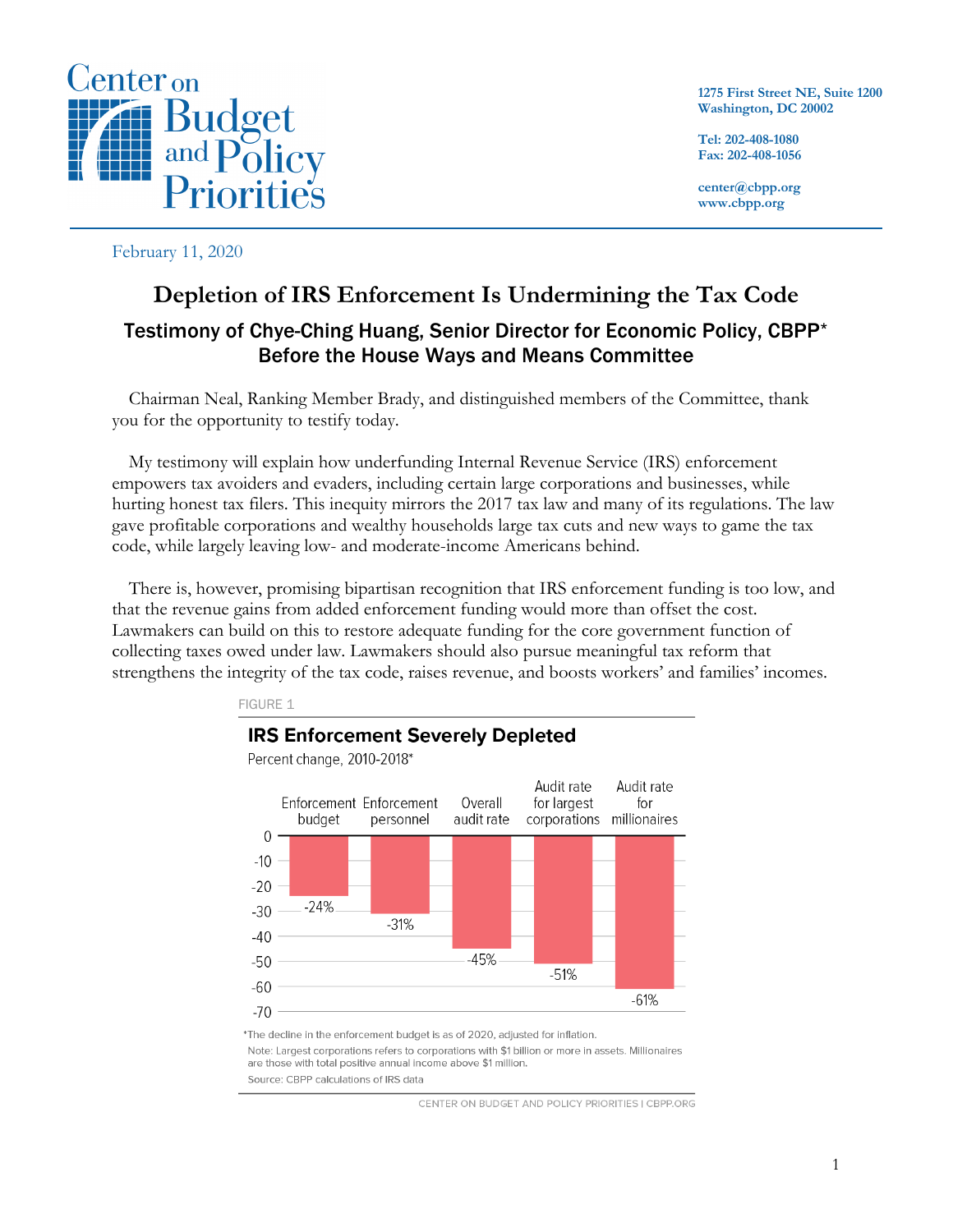Figure 1 summarizes the impact of the deep cuts to IRS funding since 2010:<sup>1</sup>

- **1. IRS funding overall has been cut by 21 percent** in inflation-adjusted terms.
- **2. IRS enforcement funding has been cut by 24 percent** in inflation-adjusted terms, even as the number of tax returns has *grown* by about 9 percent.<sup>2</sup>
- **3. The number of operations staff has fallen by 31 percent,** and the number of revenue agents with the expertise to conduct audits of complex returns has fallen by 35 percent.
- **4. The audit rate overall has fallen by 45 percent,** from 0.9 percent to 0.5 percent. 3
- **5. The audit rate for corporations with more than \$1 billion in assets is down 51 percent**.
- **6.** The audit rate for filers with more than \$1 million<sup>4</sup> in annual income is down 61 **percent**.

These trends have significant implications for efforts to address the tax gap. Each year an estimated \$441 billion in federal taxes owed is not paid voluntarily and on time. Underreporting of tax liability accounts for 80 percent of this gross tax gap; the other 20 percent reflects failure to file a return or failure to pay the tax reported on returns on time and in full.<sup>5</sup> The IRS recovers about 14 percent of the gross tax gap through enforcement efforts and other late payments, leaving a net tax gap of \$381 billion.

The steep decline in audits for high-income individuals stemming from IRS underfunding means that low- and moderate-income households claiming the Earned Income Tax Credit (EITC) are now audited at *roughly the same rate as the top 1 percent of filers,* even though the former are responsible for less than 10 percent of the tax gap due to underreporting while the latter may account for as much as 70 percent. 6

The 2017 tax law and its regulations, too, reflect skewed priorities. While the tax law delivered large tax cuts and new gaming opportunities to corporations and wealthy households, it not only failed to expand the EITC — a proven tool for raising incomes and reducing poverty among working families — but also left 26 million children in low- and moderate-income families out of its full increase in the Child Tax Credit, even while expanding eligibility for the credit to families with incomes up to \$400,000. Policymakers should fundamentally restructure the law to raise revenues in ways that reduce inequality, boost the incomes of struggling workers and families, and reduce tax avoidance.

### Weakening Enforcement Empowers Tax Cheating and Gaming

Cutting IRS enforcement amounts to what former IRS Commissioner John Koskinen called "tax cuts for tax cheats."7 Large corporations, pass-through businesses (S corporations, partnerships, and sole proprietorships), and high-income individuals that do not pay the taxes they owe are the biggest winners when the IRS doesn't receive the resources it needs to collect taxes owed.

Audits of large businesses and high-income individuals are complex. Large corporations can use myriad accounting games, entities, and transactions across countries to avoid or evade taxes. Passthrough businesses — whose income is taxed at their owners' individual tax rates and flows disproportionately to wealthy households<sup>8</sup> — can have complex, opaque ownership arrangements.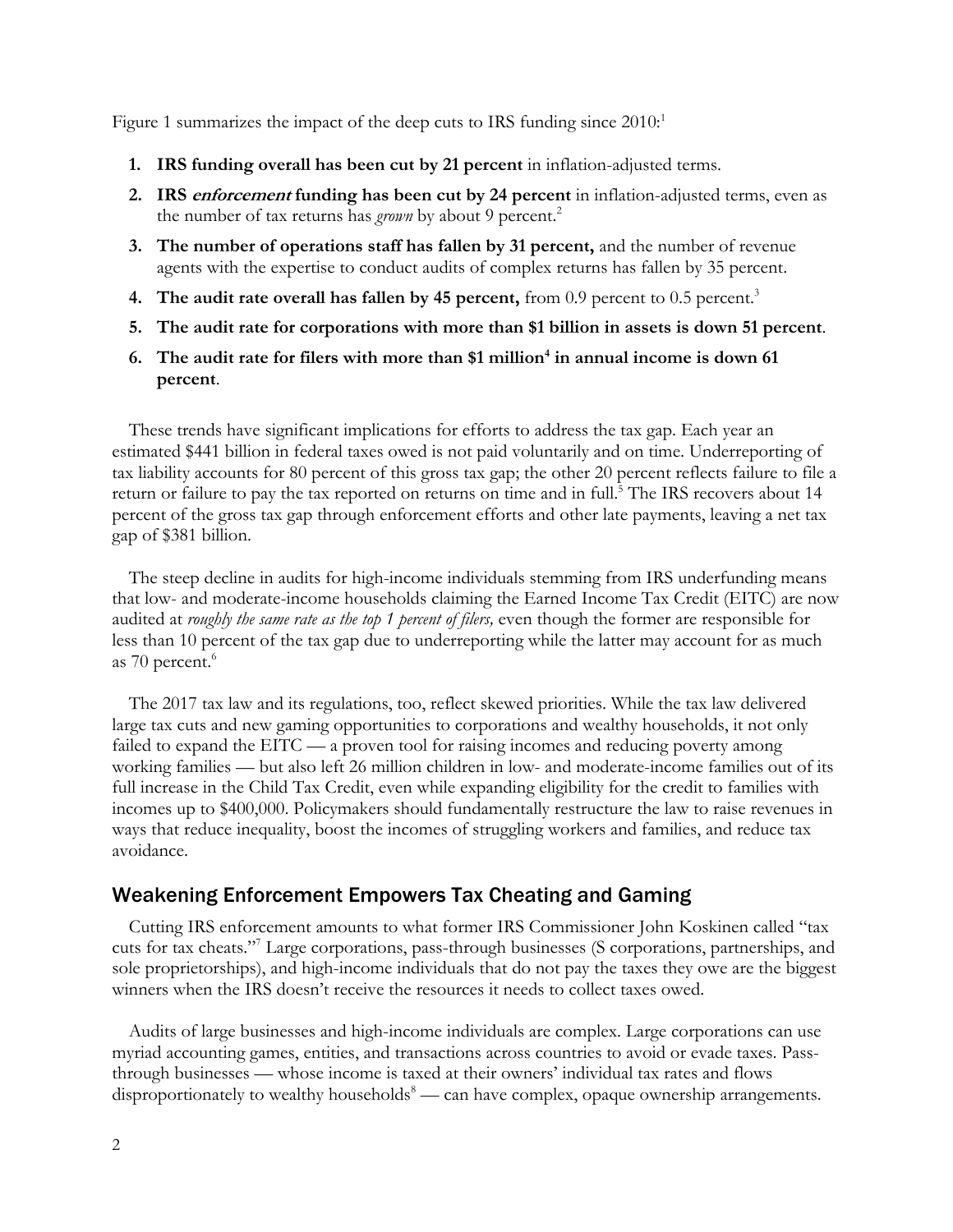High-income and high-wealth households often have complex finances across generations, entities, and countries.

To audit such complex returns, the IRS uses expert Revenue Agents with at least two to three years of on-the-job training to conduct on-site audits. But funding cuts have cost the IRS much of its most experienced staff: the number of Revenue Agents fell by 35 percent between 2010 and 2018, to the lowest number since 1954.<sup>9</sup> As a result, audit rates for large corporations, most passthrough entities, and very high-income individuals (those with annual incomes surpassing \$1 million) have plummeted, even though they all are large sources of the \$441 billion annual gross tax gap.<sup>10</sup>

The most well-resourced filers can afford creative tax advisors, litigators, and lobbyists to aggressively push the boundary between lawful tax avoidance and unlawful tax evasion, including when they are audited, recent reporting starkly illustrates.<sup>11</sup> An IRS that lacks the resources to defend that boundary may have to give way, surrendering revenue that should be owed under the best interpretation of the tax law, and setting a precedent for other filers.

Funding cuts have also reduced the IRS' ability to detect and prosecute tax evasion and corruption. Cases brought by the IRS' criminal division have dropped by about a quarter since 2010.<sup>12</sup> As ProPublica notes, recent high-profile prosecutions for tax evasion, including of Paul Manafort, Michael Cohen, and Michael Avenatti, occurred because they attracted the attention of federal investigators for other reasons.<sup>13</sup> Such trends may, in turn, hurt anti-corruption efforts more generally: as an OECD-World Bank report notes, "[while] viewed as distinct crimes, tax crime and corruption are often intrinsically linked."14

Funding cuts that hobble IRS enforcement and empower the well-resourced to game the tax code not only shrink federal revenue, but also undermine honest filers' confidence in the integrity of the tax system. This is a serious threat to a system that relies on voluntary compliance.

#### Audits of Large Corporations Halved

As the IRS has hemorrhaged experienced Revenue Agents, the audit rate for large corporations (those with \$1 billion or more in assets) has fallen by half over the last ten years. So has the audit rate for corporate giants (those with more than \$20 billion in assets), with these corporations going from near certainty of being audited to a coin-toss chance.<sup>15</sup>

Auditing "smarter" cannot make up for such deep losses of expert staff. The IRS is improving its data analytics to try to better select for audits the large corporations that are most likely to be noncompliant, <sup>16</sup> but staff are needed to follow up on audit leads. Take this example from a ProPublica report on the audit of Facebook:<sup>17</sup>

Although billions of dollars were at stake in the Facebook audit, the IRS had no funds to hire an expert. The audit team had to wait for three months, until the new fiscal year began in October 2015, to even begin looking. Then, because of a lengthy contracting process, it took six more months for the \$800,000 contract to go through. The expert, an economist who specializes in analyzing these intra-company deals, finally went to work in March 2016.

Large corporations can pour resources into tax planning, litigation, and lobbying to try to shift the boundary between permissible tax avoidance and unlawful tax evasion — and to stretch out their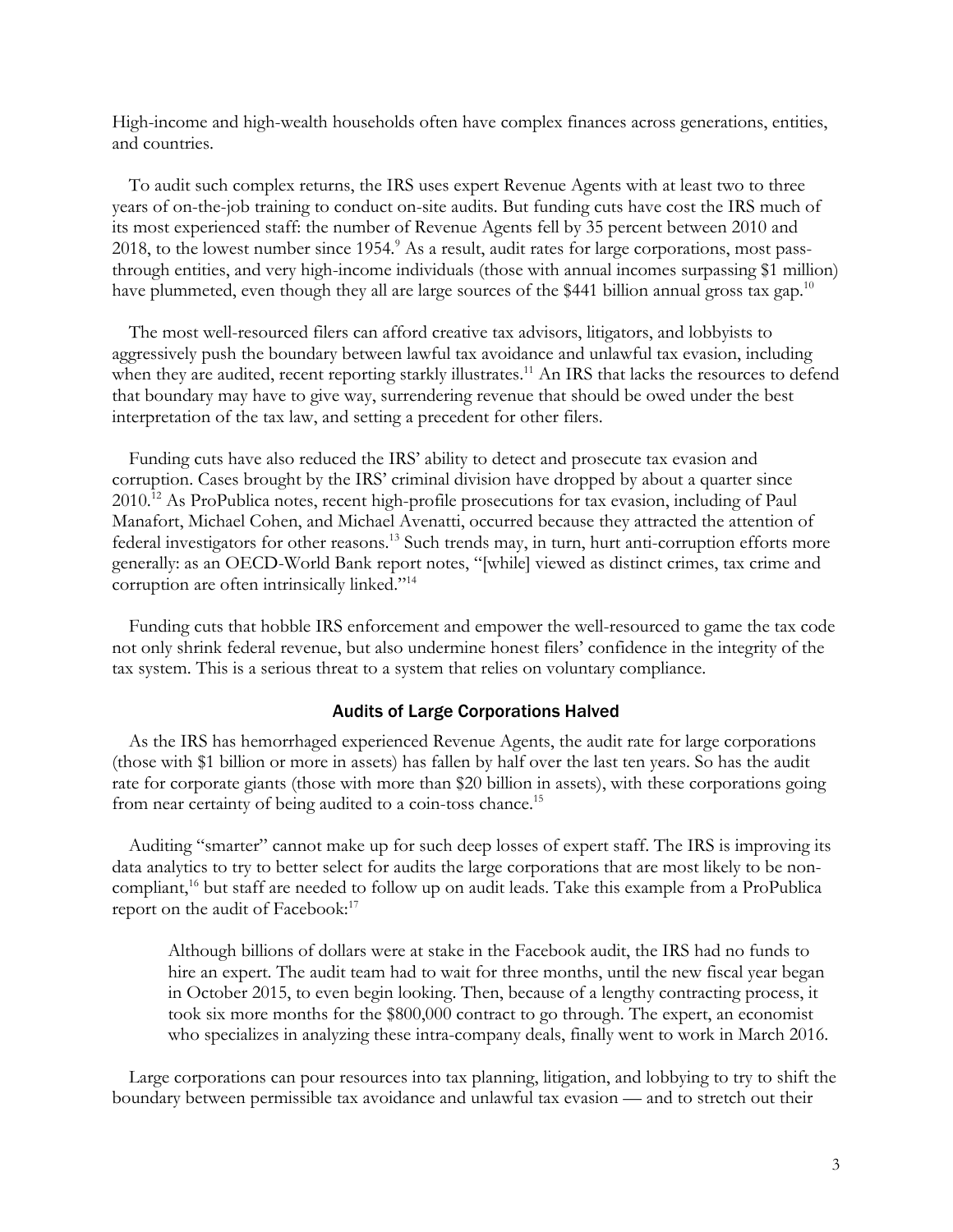cases as long as they can — but budget cuts have hampered the IRS' ability to match them. It appears that the IRS has therefore become more willing not to pursue some filers, or to settle with them for much smaller amounts than it believes they owe. For example, the percent of audited returns of "corporate giants" that has resulted in no change in taxes paid whatsoever has quadrupled since 2010, and additional tax assessed on audit for corporations has been halved since 2010.<sup>18</sup>

#### Audits of Pass-Throughs Cut by Two-Fifths

Underreporting of pass-through income and self-employment taxes accounts for 44 percent of the gross tax gap due to underreporting, more than any other source. <sup>19</sup> (See Figure 2.) While this income is supposed to show up on owners' individual tax returns, a study using IRS data found that:<sup>20</sup>

Our inability to unambiguously trace 30% of partnership income to either the ultimate owner or the originating partnership underscores the concern that the current U.S. tax code encourages firms to organize opaquely in partnership form in order to minimize tax burdens.

The audit rates for both S Corporation and partnership returns have fallen by more than 40 percent since 2010, to just 0.2 percent.



CENTER ON BUDGET AND POLICY PRIORITIES | CBPP.ORG

Among both pass-throughs and corporations, audits and the recovery of amounts owed by businesses that fail to file returns to pay employment taxes — which is a crime — have cratered due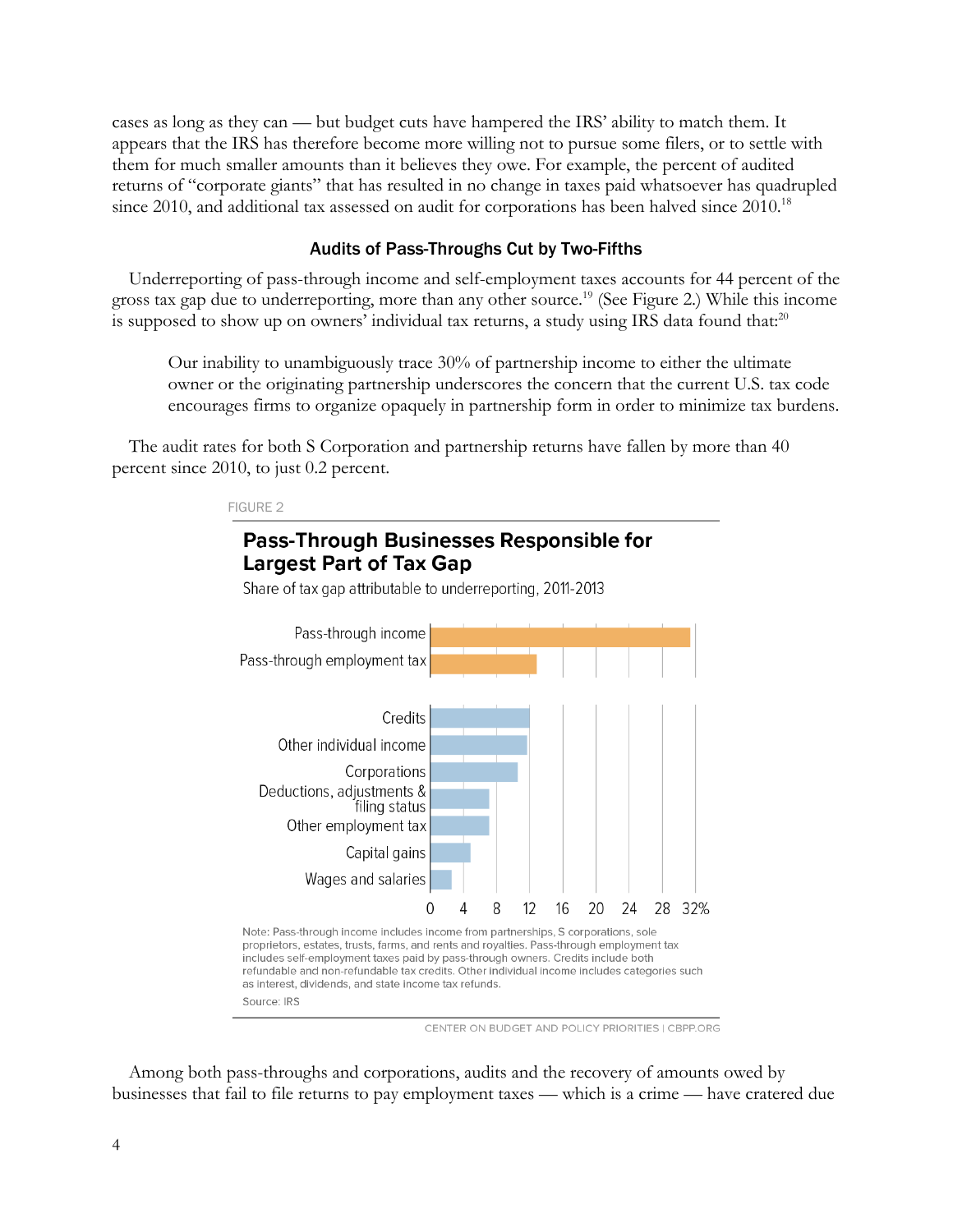to lack of resources. The IRS had an effective and efficient program to collect these amounts, but the process for identifying and pursuing cases of employment tax non-filing "has been declining since FY 2011 and virtually stopped in October 2016 due to significant reductions in staffing."<sup>21</sup>

#### Audits of High-Income Filers Cut by Three-Fifths

The audit rate for the highest-income individuals has plummeted as well, down 67 percent for those in roughly the top 1 percent. These same individuals are disproportionately the owners of corporations and pass-through businesses, where audit rates have also dropped. Filers in the top 1 percent account for roughly 30 percent of the tax gap due to income underreporting (see Figure 3), according to a 2010 study primarily using data from 2001.<sup>22</sup> A more recent study that attempts to incorporate new research on tax non-compliance estimates that the figure could be as high as roughly 70 percent. $^{23}$ 

FIGURE 3

## **High-Income Individuals Disproportionately Contribute to Tax Gap**

Share of underreported tax liability after accounting for refundable credits, by income percentile



CENTER ON BUDGET AND POLICY PRIORITIES | CBPP.ORG

Attrition of expert IRS personnel and other resources has also damaged the agency's ability to conduct tax enforcement among the very highest-income households *within* the top 1 percent. The IRS' Global High Wealth Industry Group, created to audit the complex returns of these very wealthy filers, did not receive the resources it had planned for, hampering its efforts.<sup>24</sup>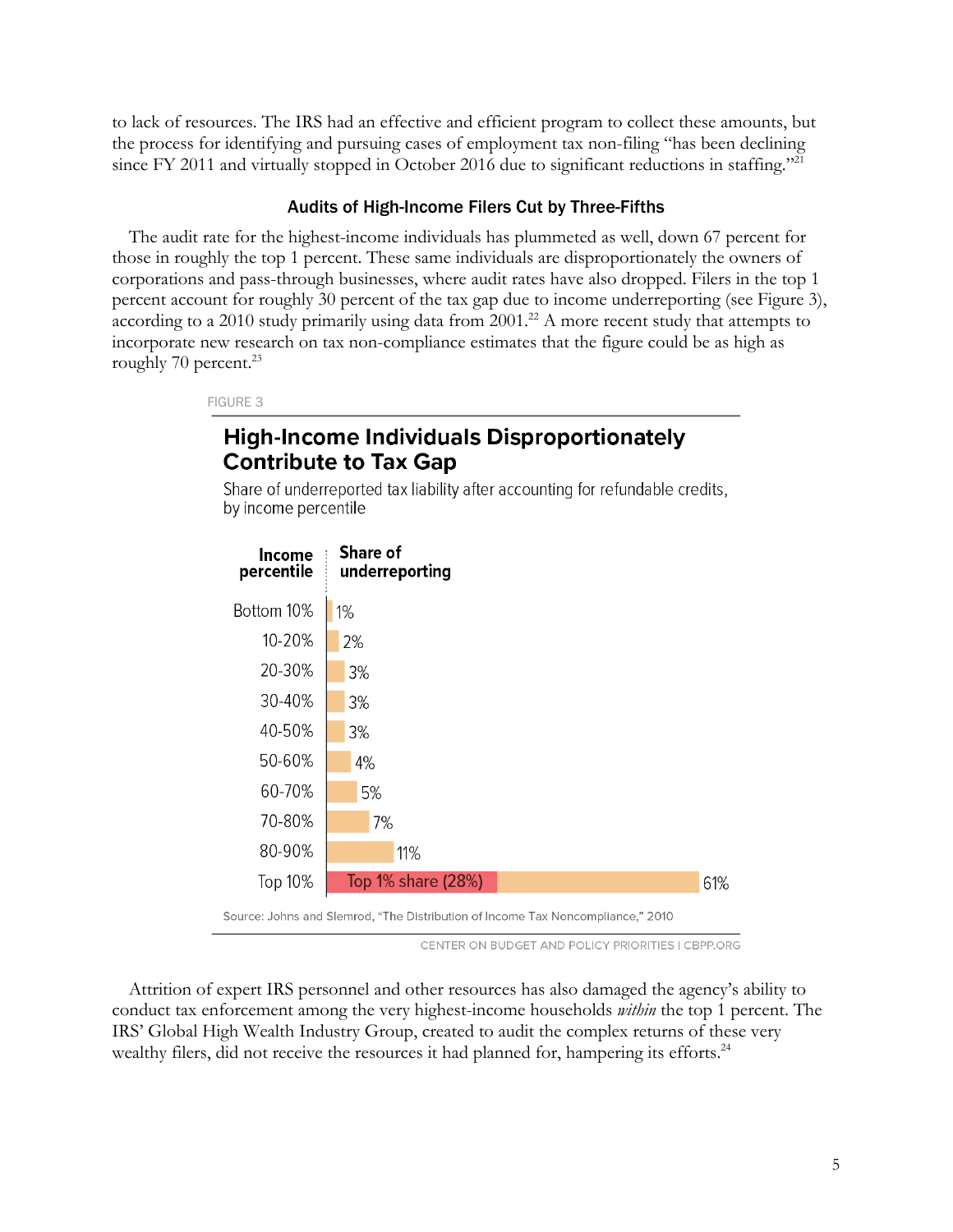The IRS' ability to pursue high-income people who simply don't file their taxes has also taken a big hit. Over 2014 to 2016, almost 880,000 high-income households owing more than \$45 billion failed to file; the IRS is unlikely to collect these tax dollars owed due to lack of resources.<sup>25</sup>

#### EITC Recipients Now Audited at Same Rate as Top 1 Percent

Because of the steep drop in audit rates for high-income individuals, households claiming the EITC for low- and moderate-income workers and their families are now audited at about the same rate as filers in the top 1 percent (see Figure 4), even though underreporting in the EITC accounts for less than 10 percent of the gross tax gap<sup>26</sup> while filers in the top 1 percent may be responsible for 70 percent of it. Audits of high-income individuals and corporations also yield larger average collections than audits of lower-income taxpayers. <sup>27</sup> EITC audits were 39 percent of audits in 2018.

While EITC audit rates have fallen in the face of IRS budget cuts, they have been far less affected by the loss of experienced Revenue Agents than audits of large businesses and high-income individuals. IRS examinations of low-income filers' returns often occur by mail, so they are cheaper and require less expertise to administer, as Commissioner Rettig has noted.<sup>28</sup>Also, while high-income filers and large businesses can hire lawyers, accountants, and lobbyists to challenge an audit,<sup>29</sup> the vast majority of EITC filers audited aren't represented by a lawyer or other tax professional*.* 30

The disconnect between the steep cuts to audit rates of large businesses and high-income individuals and their outsized contribution to the tax gap also creates stark geographic and racial patterns. Estimates by a former IRS economist and researcher suggests that the most highly audited areas of the country are now rural, Southern counties that are predominantly African American. 31

### 2017 Tax Law Provisions Further Encourage Tax Gaming

FIGURE 4

### **EITC Recipients Now Audited at Roughly Same Rate as Top 1%**

Percent of returns audited



CENTER ON BUDGET AND POLICY PRIORITIES | CBPP.ORG

Recent changes in tax law add insult to injury by further complicating the IRS' enforcement challenge. The 2017 tax law's pass-through deduction is a prime example.

While pass-throughs are the largest source of the tax gap, audit rates for S corporations and partnerships are far lower than for EITC filers. Instead of addressing pass-through tax noncompliance, the 2017 tax law created a costly, complex new deduction for pass-throughs. The top 1 percent of households will get 61 percent of the benefit from the new deduction for pass-through income, while the bottom two-thirds of households will get just 4 percent, according to the Joint Committee on Taxation.<sup>32</sup> The deduction cuts the top rate on pass-through income below the top rate on wages and salaries, thereby increasing the incentive to use pass-throughs for tax avoidance. As one tax advisor told a conference of personal financial advisors: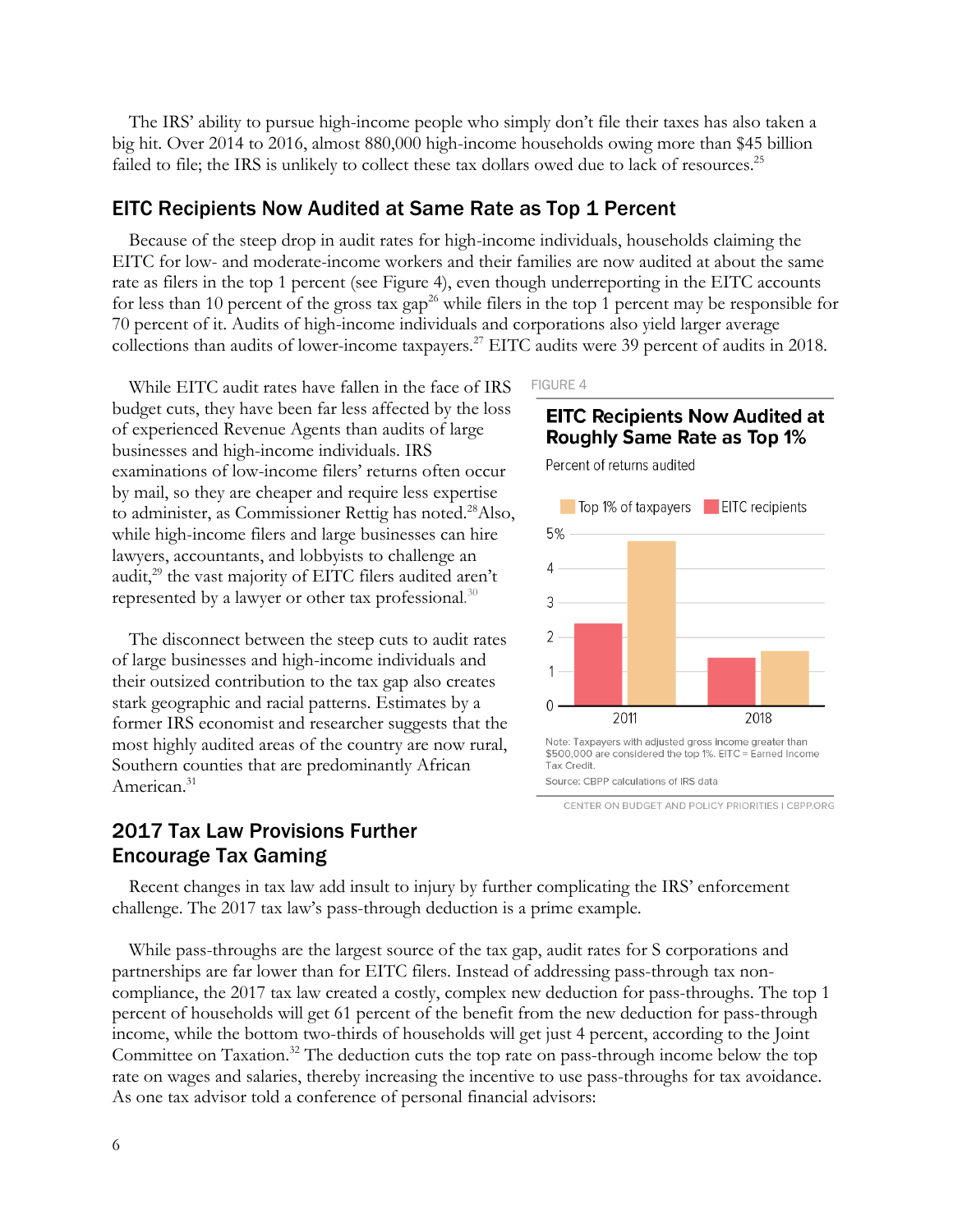This is, without a doubt, one of the biggest areas of planning that we can have under the new law. This is why, in large part, they should have just renamed the [2017 tax law] the tax professional, lawyer and financial advisor job security act of 2017.

The [pass-through] deduction leaves a gaping hole in the tax code, and the goal by the end of the presentation today is to make you guys the bus drivers, or the truck drivers, to drive right through that hole with your clients.<sup>33</sup>

Similarly, the 2017 tax law's corporate tax cuts create opportunities for more tax gaming. By slashing the corporate rate from 35 percent to 21 percent, it opened a wide gap between the top individual tax rate and the corporate rate, inviting wealthy filers to shelter income in corporations.34

While there is a difference between lawful tax avoidance and unlawful tax evasion, complex and lucrative provisions like the pass-through deduction create an incentive for well-resourced taxpayers to push that boundary, and the depletion of the IRS gives them more leeway to do so.

### High-Income Role in Tax Gap Likely Even Greater Than Understood

Tax gap estimates are based on a sample of audit data, but limitations in these data may understate the contribution of large businesses and wealthy households to the tax gap in a few ways:

- The "precipitous decline in both the number and thoroughness of large corporation audits means that estimates of the 'tax gap' attributable them may be an understatement," a former IRS Office of Research economist and Taxpayer Advocate Service researcher has warned.<sup>35</sup>
- The most recent tax gap estimates use data from 2011 to 2013 when audit rates were higher and so may have better deterred tax non-compliance. In addition, the ability of wellresourced filers to push the boundary between tax evasion and avoidance when audited may lead to underestimates of the size of the tax gap.
- Also, estimates of the amount of the tax gap that's attributable to the top 1 percent of filers are based on audit and tax return data, which may understate tax misreporting because many sources of income of wealthy filers do not have to be reported in tax returns or may be hidden by the well-resourced, even in an audit.<sup>36</sup>
- The difficulty of tracing ownership of pass-throughs, specifically partnerships, even with IRS data may mean that their contribution to the tax gap is understated. $37$

Further, the regularity and depth of reporting on different parts of the tax gap is uneven. There are annual, detailed reports on the sources of EITC errors, as required by statute and regulation. But IRS reporting on the tax gap is part of its voluntary research program, with stretches of four or six years between reports, and these reports give far less detail about large sources of the tax gap. The last tax gap report, for example, uses data from 2011 to 2013, so it does not address recent compliance concerns such as cryptocurrency. Nor does it address the extent to which foreign tax evasion, such as Americans' sheltering of their income in foreign bank accounts, contributes to the tax gap. As the Government Accountability Office recently reported, the "IRS does not have an estimate of the revenue loss due to offshore noncompliance. However, international tax policy experts believe that the losses are in the billions of dollars annually."38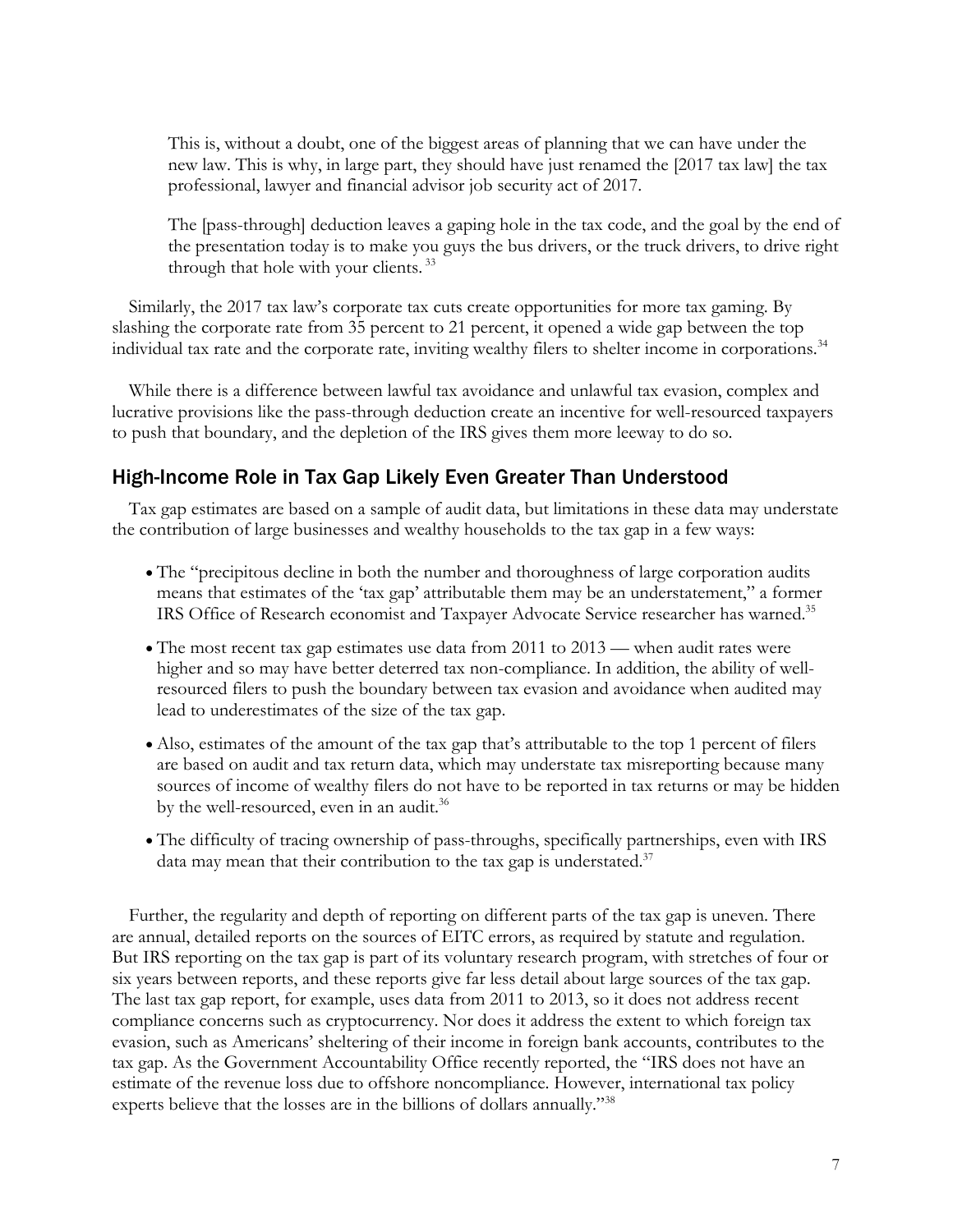### The Fiscal Absurdity of Underfunding Enforcement

FIGURE 5

The Congressional Budget Office estimates that adding \$20 billion to the IRS enforcement budget over ten years would generate more than \$55 billion in revenue, so the net savings would exceed \$35 billion.<sup>39</sup> And, as the Treasury Department notes, such estimates include only the revenue that the IRS would directly recover. There would likely be large added savings because more enforcement would deter some non-compliance.<sup>40</sup>

Unfortunately, the 2020 appropriations level for the IRS as a whole did not even keep pace with inflation. For just enforcement funding, there was an inflation-adjusted increase, but it was less than 1 percent (see Figure 5). So, the budget agreement left on the table billions of dollars of federal revenue that additional enforcement dollars could secure.

## **Funding for IRS Enforcement and Operations Support Has Eroded** In billions of 2020 dollars



information services, and other functions that support the enforcement division. Source: CBPP calculations based on Office of Management and Budget and Congressional Budget Office data

CENTER ON BUDGET AND POLICY PRIORITIES I CBPP.ORG

### Building on Bipartisan Support for Restoring Adequate Enforcement

As a reasonable initial goal, lawmakers should at least return the IRS budget to its funding levels of 2010, adjusted for inflation, because that's when the deep cuts in IRS funding began. <sup>41</sup> But IRS enforcement is now so depleted, with 31 percent fewer staff than in 2010, that there are practical limits to how much restored funding and staff the IRS can absorb immediately. Existing staff will likely need to take time away from auditing and other duties to help hire and train new staff. The accelerated loss of senior enforcement staff due to retirement has further weakened IRS capacity, so building staff numbers back up to 2010 levels will come on top of the need to replace greater numbers of retiring staff.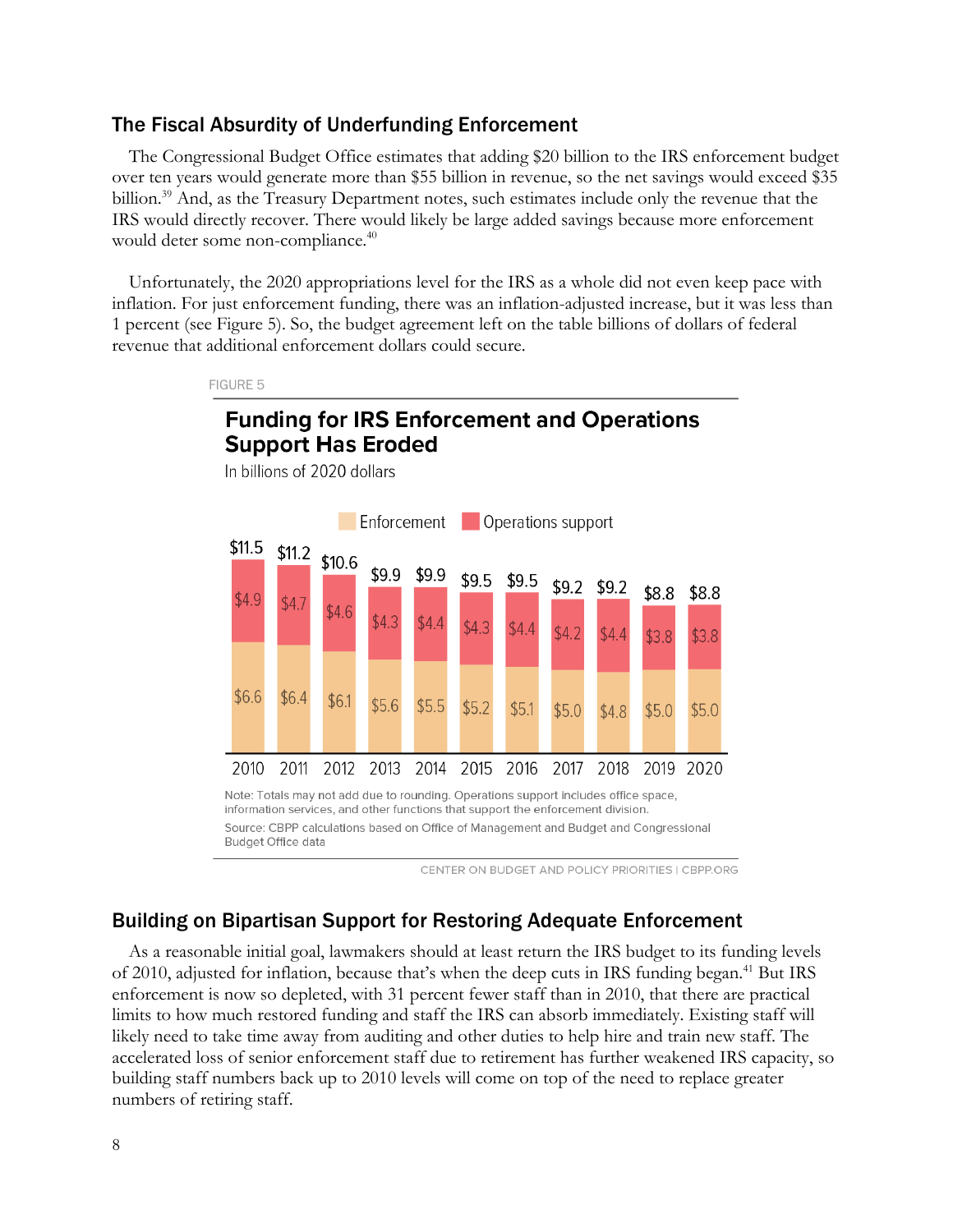This means that IRS funding will need to be restored gradually over a number of years. Such rebuilding requires a multi-year funding commitment because the IRS must hire and train a significant number of auditors and other staff, which requires time and some funding certainty. This is particularly important for addressing plummeting audit rates among the highest-income individuals and the most complex returns because, as noted above, experienced Revenue Agents must conduct those audits. As Commissioner Rettig noted, "in the longer-term, Congress must fund and the IRS must hire and train appropriate numbers of [Revenue Agents] to have appropriately balanced [audit] coverage across all income levels."42 To plan for and implement an orderly rebuilding, the IRS will also need confidence that lawmakers will sustain the added funding.

Promisingly, there is some bipartisan recognition that more IRS enforcement funding is needed, that it should involve a multi-year commitment, and that a special budget mechanism could help provide both. Last year the Trump Administration and the House both proposed multi-year increases in IRS enforcement funding under a special budget mechanism that would have helped protect the funding from competition with other discretionary funding priorities.43 The final budget deal did not include these proposals, but lawmakers can nevertheless build on them and pursue other budget mechanisms that recognize the special nature of IRS enforcement funding (namely, the fact that it generates budget savings). Further, the President and Congress came together last year on a bipartisan basis to enact the Taxpayer First Act of 2019, which aimed to modernize and improve the IRS, which may increase lawmakers' confidence in funding rebuilding of the IRS.

As the IRS National Taxpayer Advocate has noted, increased funding for operations support and customer services (such as handling taxpayer calls and correspondence) is a necessary complement to restoring enforcement funding, since increased enforcement would place greater demands service and operations budgets that are already stretched. For example, in fiscal year 2019, telephone assistors answered only about 29 percent of phone calls to the IRS.<sup>44</sup>

Lawmakers and the IRS can also take a number of steps to rebalance compliance activity. Restored IRS funding should go first to restoring compliance activity where it has fallen off most steeply and to addressing the largest sources of the tax gap. For example, one study found that an efficient use of restored enforcement funding would be to hold audit rates fixed for filers making less than \$200,000 while focusing new resources on enforcement among high-income and highwealth individuals and corporations. <sup>45</sup> The largest sources of the tax gap, such as underreported pass-through income, should also receive proportionately large research attention. Lawmakers and the IRS should prioritize improving the regularity, depth, and quality of tax gap estimates and associated research into the largest sources of tax non-compliance.

As for addressing EITC errors, Congress should focus on the causes of those errors, such as by requiring paid preparers to meet basic standards of competency and oversight as Presidents Trump and Obama have both proposed, <sup>46</sup> rather than simply allowing EITC filers to become a greater and greater share of audits. 47

### National Needs Require Tax Policy That Raises Revenue, Boosts Workers' and Families' Incomes, and Safeguards the Integrity of the Tax System

My testimony, together with that of Professors Furman and Kysar, shows that the 2017 tax law, its implementing regulations, and a decade of damage to the IRS are combining to deliver large tax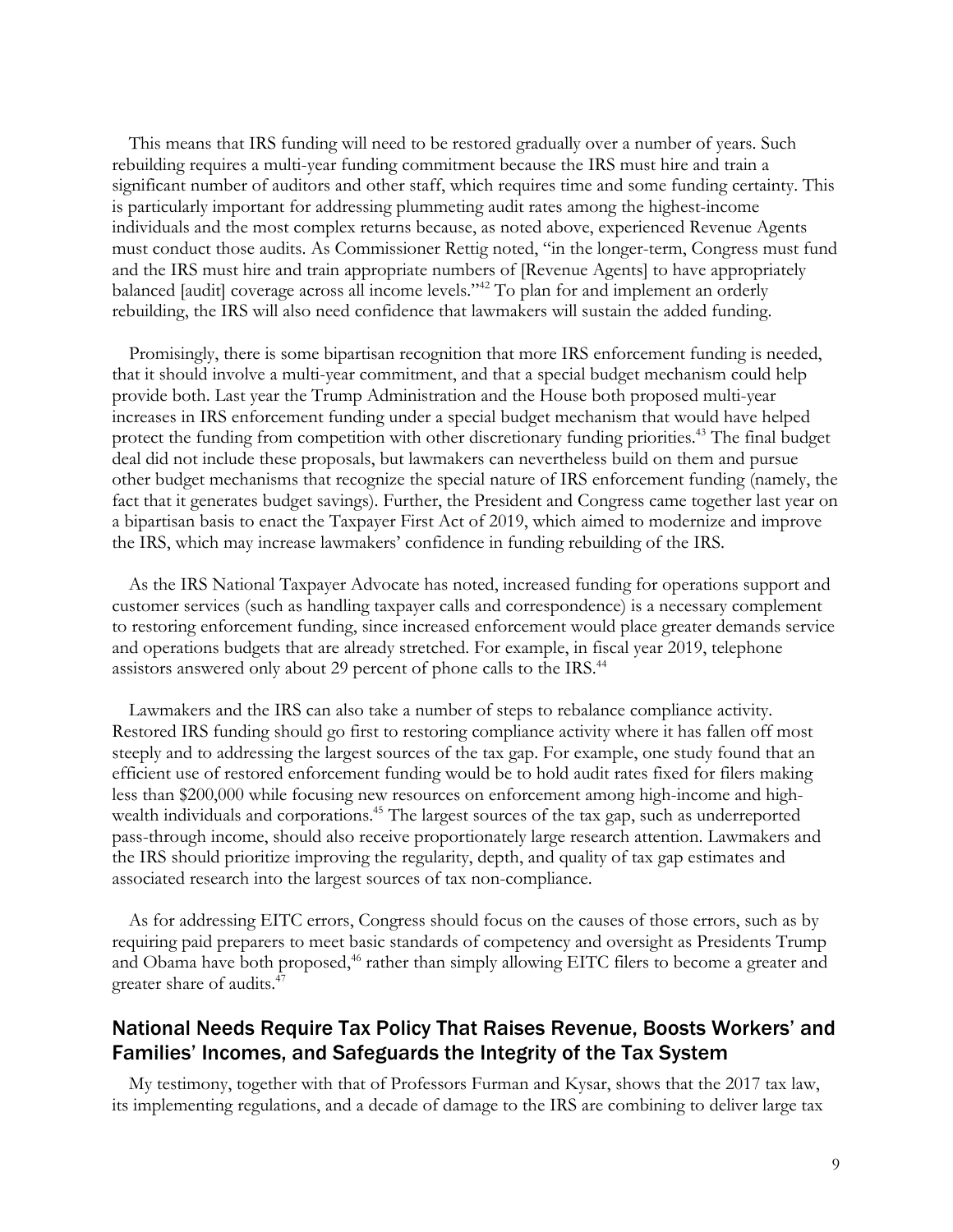cuts to profitable corporations, large pass-throughs, and the already well-to-do, including tax avoiders and evaders. This combination is problematic not only for low- and moderate-income workers and their families but for the nation as a whole.

As a share of the economy, federal revenue is now at its lowest level in half a century (other than immediately after a recession), even as more baby boomers retire and become eligible for Social Security, Medicare, and Medicaid. Climate change demands attention, and a raft of needs for investment in physical infrastructure and human capital remains unmet. 48

There is also little broadly shared benefit to show for the 2017 law. It has not substantially reduced profit shifting offshore or other forms of tax avoidance, as Professor Kysar's testimony notes. Instead, it has created a raft of new tax gaming opportunities through provisions like the passthrough deduction and through generous regulations. <sup>49</sup> Workers and families saw far less from the law than the well-off: it will boost the after-tax incomes of households in the top 1 percent by 2.9 percent by 2025, roughly three times the 1.0 percent gain for households in the bottom 60 percent, the Tax Policy Center estimates.<sup>50</sup> Promises that provisions like the corporate tax cuts would provide indirect, trickle-down benefits to low- and moderate-income households are little comfort, given the evidence set out in Professor Furman's testimony.

To meet the nation's most pressing needs, tax policy going forward should instead:

- **1. Raise revenue**, especially by scaling back or eliminating tax breaks that let large amounts of income from highly profitable corporations, large pass-throughs, and well-off individuals face little or no tax. $51$
- **2. Strengthen the integrity of the tax code and tax administration** to reduce tax gaming, collect taxes owed, and make the tax system fairer for honest tax filers; and
- **3. Directly boost the incomes of low- and moderate-income workers and families** who were largely left behind by the 2017 tax law, by enacting proposals to strengthen the EITC and Child Tax Credit such as those that Chairman Neal and other members of the Committee have advanced. 52

Thank you for the opportunity to testify today. I welcome any questions you might have.

<sup>\*</sup> This testimony draws heavily on prior work by the author and CBPP, cited below.

<sup>1</sup> Internal Revenue Service, "SOI Tax Stats – IRS Data Book," Table 9a, updated December 19, 2019, https://www.irs.gov/statistics/soi-tax-stats-irs-data-book.

<sup>2</sup> Taxpayer Advocate Service, "Annual Report to Congress," 2019, p. 23, https://taxpayeradvocate.irs.gov/2019AnnualReport.

<sup>3</sup> More recent IRS data show that the individual audit rate has continued falling, reaching 0.45 percent in 2019. However, comparable data for income groups and corporations are not yet available. Internal Revenue Service, "IRS Progress Update FY2019," 2019, p. 25, https://www.irs.gov/pub/irs-pdf/p5382.pdf.

<sup>4</sup> Total positive income.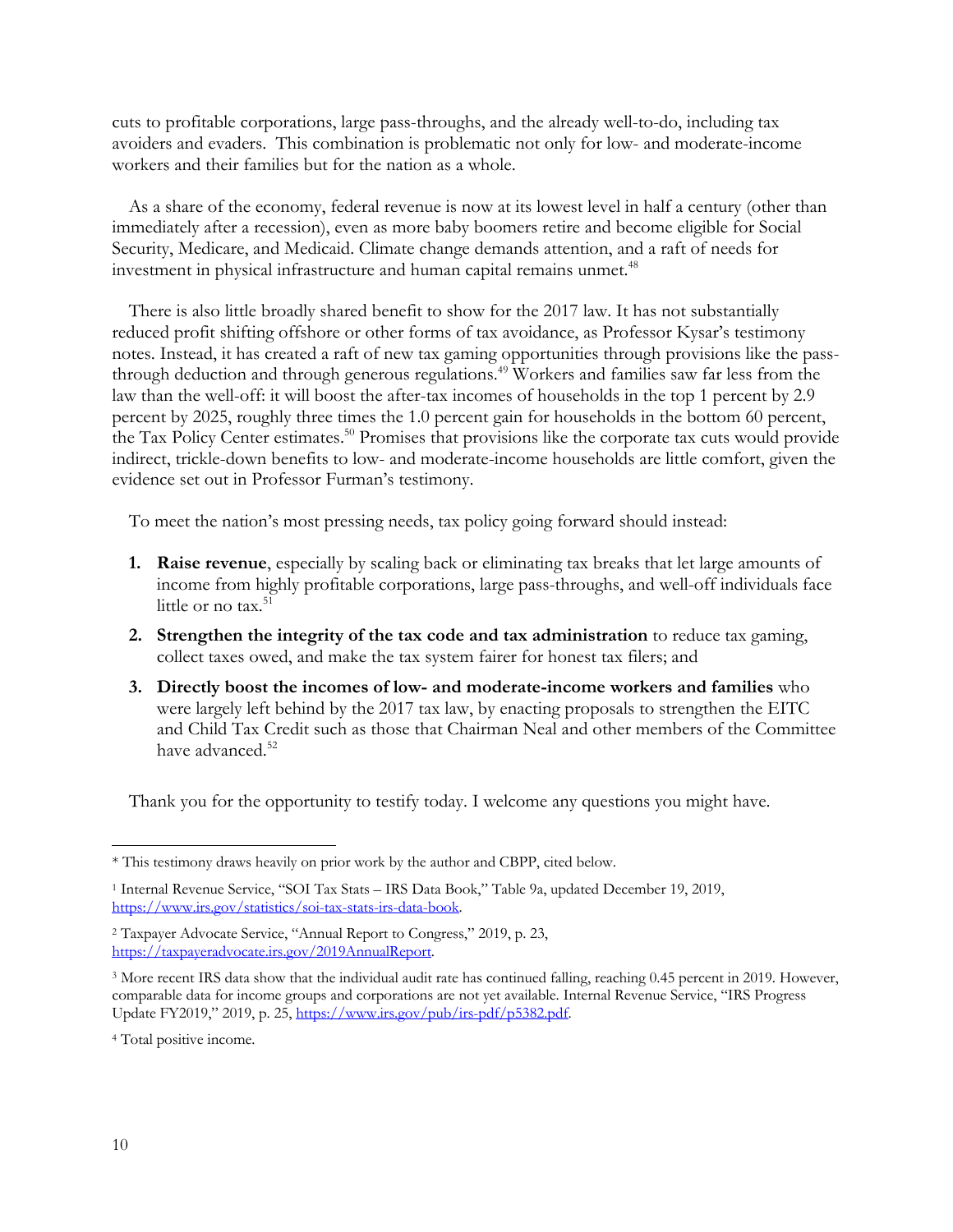<sup>5</sup> Internal Revenue Service, "Federal Tax Compliance Research: Tax Gap Estimates for Tax Years 2011–2013," https://www.irs.gov/pub/irs-pdf/p1415.pdf.

<sup>6</sup> Natasha Sarin, Lawrence H. Summers, and Joe Kupferberg, "Tax Reform for Progressivity: A Pragmatic Approach," Hamilton Project, https://www.hamiltonproject.org/assets/files/SarinSummers\_LO\_FINAL.pdf.

<sup>7</sup> John A. Koskinen, "Prepared Remarks of John A. Koskinen," Tax Policy Center, April 8, 2015, p. 2, https://www.urban.org/sites/default/files/publication/49026/2000180-prepared-remarks-of-irs-commissioner-beforetpc.pdf.

<sup>8</sup> Samantha Jacoby, "Policymakers Should Ensure Pass-Throughs Pay More of Taxes They Owe," Center on Budget and Policy Priorities, November 22, 2019, https://www.cbpp.org/blog/policymakers-should-ensure-pass-throughs-paymore-of-taxes-they-owe.

<sup>9</sup> Letter from Charles P. Rettig to Senator Ron Wyden, September 6, 2019, pp. 4-5, footnote 1, https://www.documentcloud.org/documents/6430680-Document-2019-9-6-Treasury-Letter-to-Wyden-RE.html. Also see Internal Revenue Service, "SOI Tax Stats – IRS Data Book," Table 9a, updated December 19, 2019, https://www.irs.gov/statistics/soi-tax-stats-irs-data-book. The 2019 Taxpayer Advocate Service report to congress suggests that Revenue Agent staffing has continued to fall, with a 39 percent decline between 2010 and 2019. Taxpayer Advocate Service, "IRS FUNDING: The IRS Does Not Have Sufficient Resources to Provide Quality Service," 2019, p. 27 https://taxpayeradvocate.irs.gov/Media/Default/Documents/2019-

ARC/ARC19 Volume1\_MSP\_03\_IRSFUNDING.pdf. The number of Revenue Officers, who collect money owed, dropped by 50.4 percent over the same period.

<sup>10</sup> Internal Revenue Service, "SOI Tax Stats – IRS Data Book," Table 9a, *op. cit*.

<sup>11</sup> See, for example: Paul Kiel, "The IRS Decided to Get Tough Against Microsoft. Microsoft Got Tougher." ProPublica, January 22, 2020, https://www.propublica.org/article/the-irs-decided-to-get-tough-against-microsoftmicrosoft-got-tougher; Paul Kiel, "Who's Afraid of the IRS? Not Facebook," ProPublica, January 23, 2020, https://www.propublica.org/article/whos-afraid-of-the-irs-not-facebook.

<sup>12</sup> Jesse Eisinger and Paul Kiel, "After Budget Cuts, the IRS' Work Against Tax Cheats Is Facing 'Collapse,'" ProPublica, October 1, 2018, https://www.propublica.org/article/after-budget-cuts-the-irs-work-against-tax-cheats-is-facingcollapse.

<sup>13</sup> Jesse Eisinger and Paul Kiel, "You Can't Tax the Rich Without the IRS," ProPublica, May 3, 2019, https://www.propublica.org/article/you-cant-tax-the-rich-without-the-irs-internal-revenue-service.

<sup>14</sup> OECD and The World Bank, "Improving Co-operation between Tax Authorities and Anti-Corruption Authorities in Combating Tax Crime and Corruption," 2018, https://www.oecd.org/tax/crime/improving-co-operation-between-taxauthorities-and-anti-corruption-authorities-in-combating-tax-crime-and-corruption.pdf.

<sup>15</sup> Currently there are 631 such corporations.

<sup>16</sup> IRS, "LB&I Announces Large Corporate Compliance Program," May 16, 2019, https://www.irs.gov/newsroom/lbiannounces-large-corporate-compliance-program.

<sup>17</sup> Kiel, "Who's Afraid of the IRS? Not Facebook."

<sup>18</sup> Internal Revenue Service, "SOI Tax Stats – IRS Data Book," Table 9a, *op. cit*.

<sup>19</sup> Internal Revenue Service, "Federal Tax Compliance Research: Tax Gap Estimates for Tax Years 2011–2013," *op. cit*.

<sup>20</sup> Michael Cooper *et al*., "Business in the United States: Who Owns It and How Much Tax Do They Pay," Office of Tax Analysis, October 2015, https://www.treasury.gov/resource-center/tax-policy/tax-analysis/Documents/WP-104.pdf.

<sup>21</sup> Treasury Inspector General for Tax Administration, "Billions of Dollars of Nonfiler Employment Taxes Went Unassessed in the Automated 6020(b) Program Due Primarily to Resource Limitations," September 16, 2019, https://www.treasury.gov/tigta/auditreports/2019reports/201930069\_oa\_highlights.html.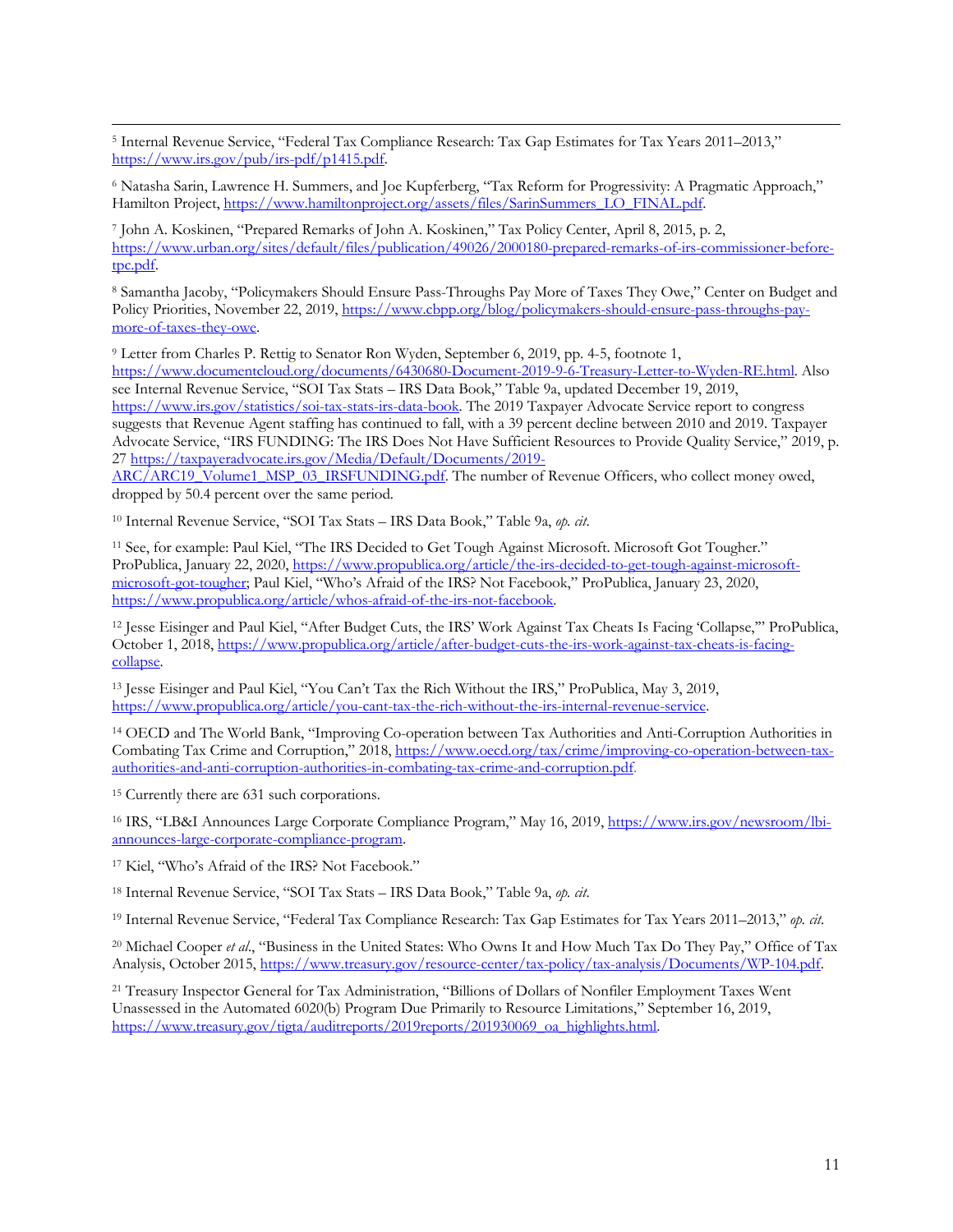<sup>22</sup> Andrew Johns and Joel Slemrod, "The Distribution of Income Tax Noncompliance," *National Tax Journal*, Vol. 63, No. 3, September 2010, https://assets.documentcloud.org/documents/5219189/The-Distribution-of-Tax-Noncompliance.pdf.

<sup>23</sup> Sarin, Summers, and Kupferberg, p.330, *op. cit*.

<sup>24</sup> Jesse Eisinger and Paul Kiel, "The IRS Tried to Take on the Ultrawealthy. It Didn't Go Well." ProPublica, April 5, 2019, https://www.propublica.org/article/ultrawealthy-taxes-irs-internal-revenue-service-global-high-wealth-audits.

<sup>25</sup> "Testimony of The Honorable J. Russell George Treasury Inspector General for Tax Administration before the Committee on Appropriations, Subcommittee on Financial Services and General Government," U.S. House of Representatives, September 26, 2019, https://www.treasury.gov/tigta/congress/congress\_09262019.pdf.

<sup>26</sup> Internal Revenue Service, "Federal Tax Compliance Research: Tax Gap Estimates for Tax Years 2011–2013," *op. cit*. The EITC contribution to the gross tax gap over 2011-2013 was \$27 billion annually, which is 6 percent of the \$441 billion gross tax gap and 8 percent of the \$352 billion underreporting tax gap (the latter figure is most comparable to the top 1 percent share, which is calculated as a share of the underreporting tax gap).

<sup>27</sup> Congressional Budget Office, "Options for Reducing the Deficit: 2019-2028," December 2018, p. 307, https://www.cbo.gov/system/files/2019-06/54667-budgetoptions-2.pdf.

<sup>28</sup> Rettig, p. 1, *op. cit.* A correspondence examination costs the IRS approximately \$150.

<sup>29</sup> See, for example: Kiel, "The IRS Decided to Get Tough Against Microsoft. Microsoft Got Tougher;" Kiel, "Who's Afraid of the IRS? Not Facebook.".

<sup>30</sup> Taxpayer Advocate Service, "Annual Report to Congress," February 2018, Vol. 1, https://taxpayeradvocate.irs.gov/Media/Default/Documents/2018-ARC/ARC18\_Volume1.pdf.

<sup>31</sup> Paul Kiel and Hannah Fresques, "Where in The U.S. Are You Most Likely to Be Audited by the IRS?" ProPublica, April 1, 2019," https://projects.propublica.org/graphics/eitc-audit. Presenting estimates from Kim M. Bloomquist, "Regional Bias in IRS Audit Selection," Tax Notes Federal, March 19, 2019. For further discussion of geographic and racial implications of these audit rate trends, see Chye-Ching Huang and Roderick Taylor, "How the Federal Tax Code Can Better Advance Racial Equity," Center on Budget and Policy Priorities, July, 25, 2019, https://www.cbpp.org/research/federal-tax/how-the-federal-tax-code-can-better-advance-racial-equity.

<sup>32</sup> See Chuck Marr, "JCT Highlights Pass-Through Deduction's Tilt Toward the Top," Center on Budget and Policy Priorities, April 24, 2018, https://www.cbpp.org/blog/jct-highlights-pass-through-deductions-tilt-toward-the-top.

<sup>33</sup> Emily Horton, "Tax Planner: Drive Wealthy Clients Through 'Gaping Hole' in Tax Code," Center on Budget and Policy Priorities, May 31, 2018, https://www.cbpp.org/blog/tax-planner-drive-wealthy-clients-through-gaping-hole-intax-code.

<sup>34</sup> For a further of the ways that the 2017 tax law encourages tax gaming, see Chuck Marr, Brendan Duke, Chye-Ching Huang, "New Tax Law Is Fundamentally Flawed and Will Require Basic Restructuring," Center on Budget and Policy Priorities, August 14, 2018, https://www.cbpp.org/federal-tax/fundamentally-flawed-2017-tax-law-largely-leaves-lowand-moderate-income-americans; and David Kamin *et al*., "The Games They Will Play: An Update on the Conference Committee Tax Bill," December 18, 2017, https://ssrn.com/abstract=3089423.

<sup>35</sup> Kim M. Bloomquist, "The Tax Gap: Holding Steady or Missing in Action?" Tax Notes Federal, October 28, 2019, https://www.taxnotes.com/tax-notes-federal/information-reporting/tax-gap-holding-steady-or-missingaction/2019/10/28/2b1p7.

<sup>36</sup> Sarin, Summers, and Kupferberg, p.330, *op. cit*.

<sup>37</sup> Michael Cooper *et al*., *op. cit*.

<sup>38</sup> Government Accountability Office, "Foreign Asset Reporting: Actions Needed to Enhance Compliance Efforts, Eliminate Overlapping Requirements, and Mitigate Burdens on U.S. Persons Abroad," GAO-19-180, April 2019, https://www.gao.gov/assets/700/698133.pdf.

<sup>39</sup> Congressional Budget Office, *op. cit*.